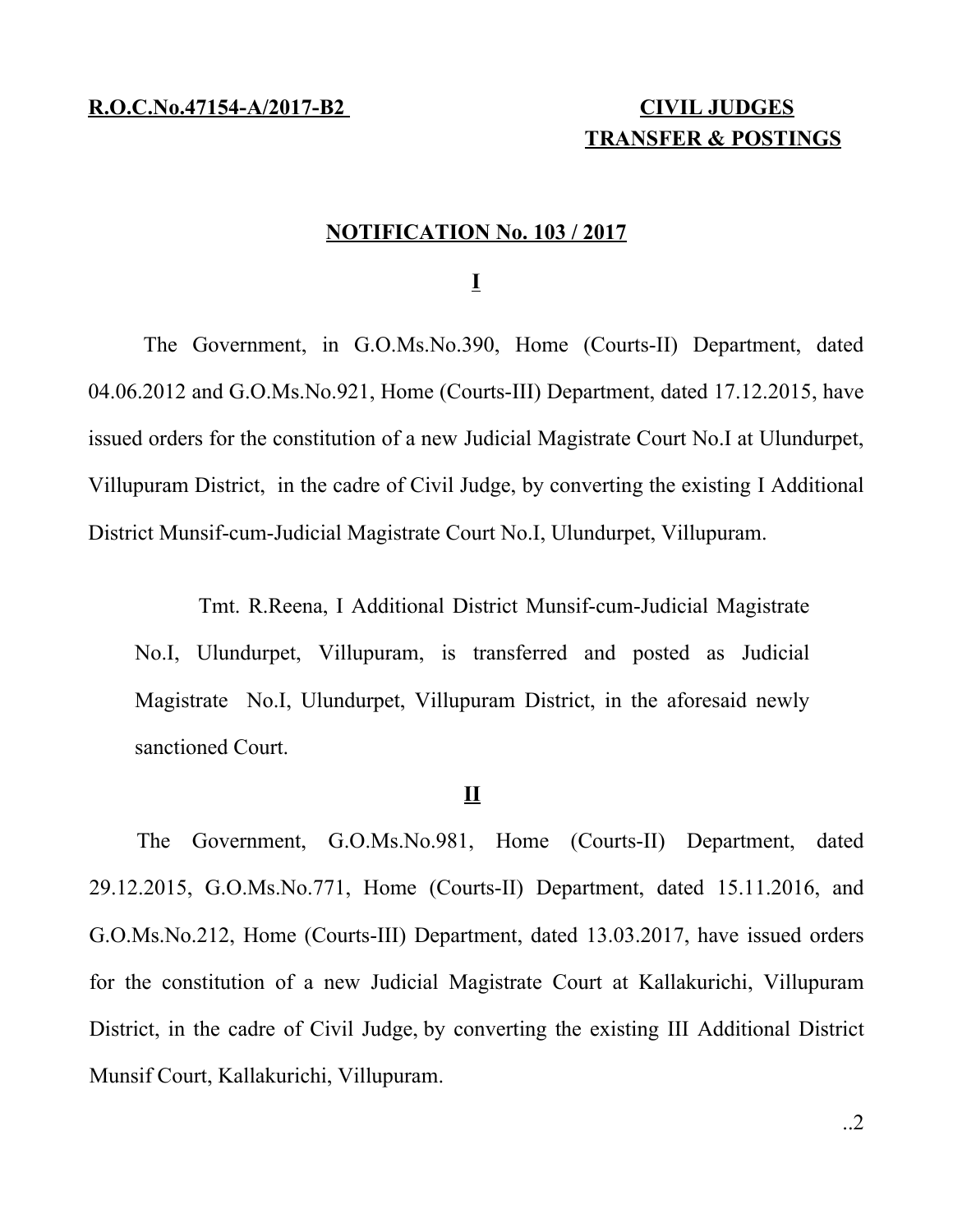Tmt. R.Rajeswari, III Additional District Munsif, Kallakurichi, Villupuram District, is transferred and posted as Judicial Magistrate No.II, Kallakurichi, Villupuram District, in the aforesaid newly sanctioned Court.

**HIGH COURT, MADRAS.** Sd./-R.Sakthivel **DATED :16.06.2017 REGISTRAR GENERAL**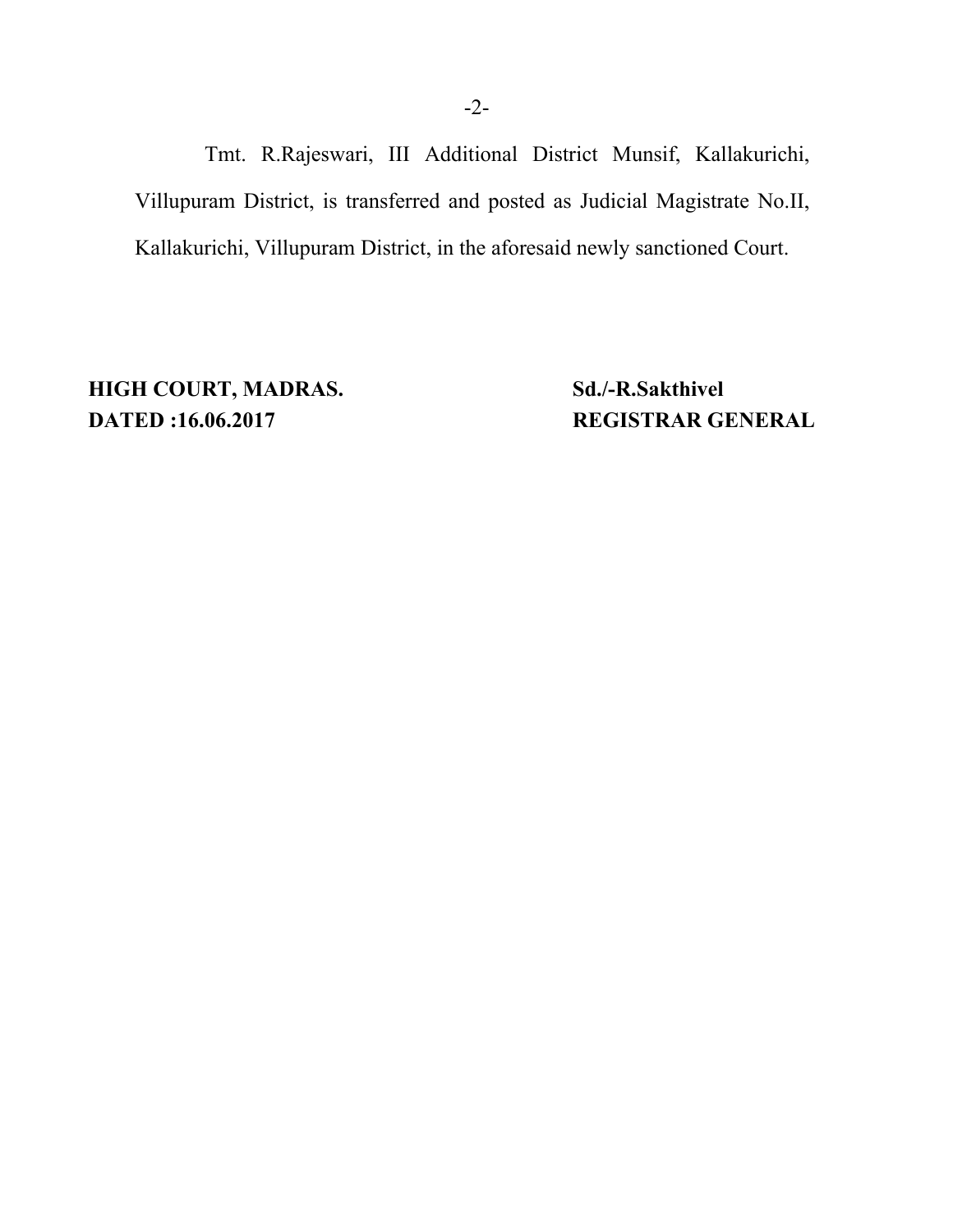#### **R.O.C.No.47154-A/2017-B2**

## **OFFICIAL MEMORANDUM**

Sub: Courts and Judges – Civil Judges – Transfer and postings - Notification issued - Joining instructions - Issued.

Ref: High Court's Notification No. 103 / 2017, dated :16.06.2017

# **I**

.............

Tmt. R.Reena, I Additional District Munsif-cum-Judicial Magistrate No.I, Ulundurpet, Villupuram, who has been transferred and posted as Judicial Magistrate No. I, Ulundurpet, Villupuram District, in the newly sanctioned Court, vide High Court's Notification cited above, is required to assume charge of the post of Judicial Magistrate No.I, Ulundurpet, Villupuram, in the newly sanctioned Court, on 18.06.2017.

As the inauguration of the Judicial Magistrate Court No.I, Ulundurpet, Villupuram, is to be held on 18.06.2017, Tmt. R.Reena, I Additional District Munsifcum-Judicial Magistrate No.I, Ulundurpet, Villupuram, is required to report to the Principal District Judge, Villupuram, on 17.06.2017 F.N., without fail, in connection with inauguration of the said newly sanctioned Court.